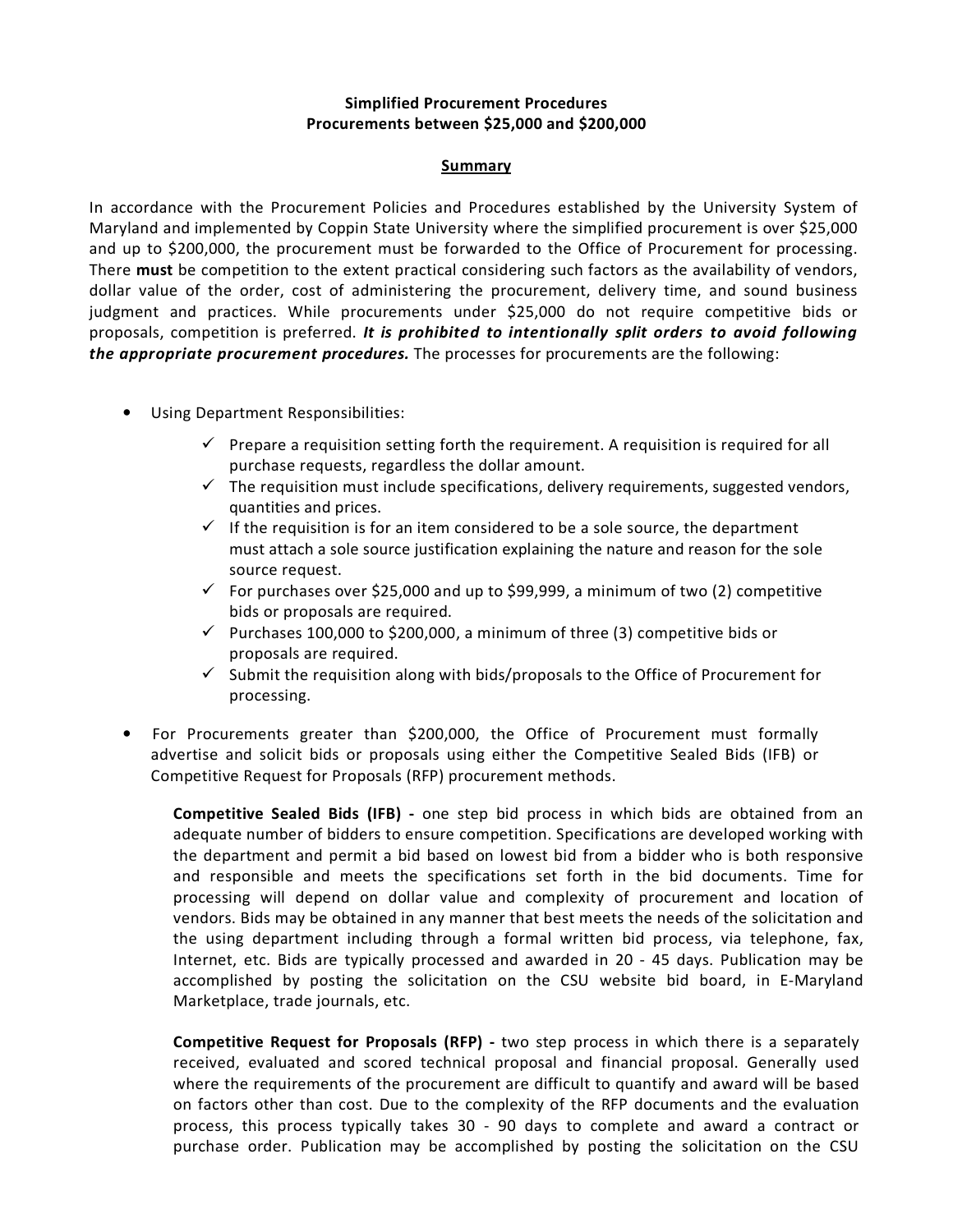website bid board, in *E-Maryland Marketplace,* trade journals, etc. Procurement will work closely with requesting department to establish the specifications and criteria for the RFP.

**Emergency Procurement -** An emergency is a sudden and unexpected occurrence or condition which the University reasonably could not have foreseen that requires an action to avoid or to mitigate serious damage to public health, safety or welfare. An emergency is not a situation which arises as a result of poor planning or lack of funds. Generally, time constraints in resolving the emergency situation may require immediate action that precludes the use of any formal procurement process; however where time permits, the University should attempt to seek as much competition as possible. The Procurement Office shall be notified for all emergency procurements.

**Cooperative purchasing agreements with other institutions, agencies, governments, etc. -**  The Office of Procurement may from time to time combine procurement requirements with the needs of other institutions, agencies or governments to achieve the maximum efficiency and economies in making purchases. The University may also "piggy-back" local, state, federal or other USM institution contracts.

**Minority Business Enterprise (MBE) and Small Business Reserve (SBR) -** Maryland Procurement Law requires State Agencies to set a goal of 29% of procurement dollars to MBE's and 10% of procurement dollars to SBR firms. Please note that your vendor selection is a *recommended* vendor. The Office of Procurement may, its discretion, source supplies and services to MBE's and SBR firms to help meet the State's MBE and SBR requirements. Pcardholders should also make purchases to MBE's and SBR firms. Please contact the Office of Procurement for assistance in identifying MBE and SBR businesses.

**Maryland Correctional Enterprises Furniture Purchases - In** support of the State's affirmative action programs and Maryland law, the University is required to give first consideration to Maryland Correctional Enterprises (formerly State Use Industries - MCE) for the purchase of items available from Maryland Correctional Enterprises (MCE). The University supports this law but realizes that MCE cannot always meet our furniture needs. Five exceptions are recognized by law for not purchasing from MCE, these are:

- MCE cannot provide the items within a reasonable time.
- MCE cannot meet reasonable specifications.
- The cost of purchasing from MCE exceeds the budgetary allowance.
- The procurement is an emergency procurement as defined by law (note that the law defines an emergency procurement as those items necessary to avoid or to mitigate serious damage to public health, safety and welfare).
- The item is not included in the master list of items available from MCE. This catalog is available online at www.mce.md.gov.

**Information Technology Division Procurement Requirements -**All information technology requisitions (computers & related peripherals, printers, software, etc.) must sent to the Information Technology Division for approval prior to purchasing. Please select the appropriate item category from the IT Chart of Accounts (attached) for all IT supplies and services.

If you have any questions, please contact the Office of Procurement & Business Services, 410-951-3790.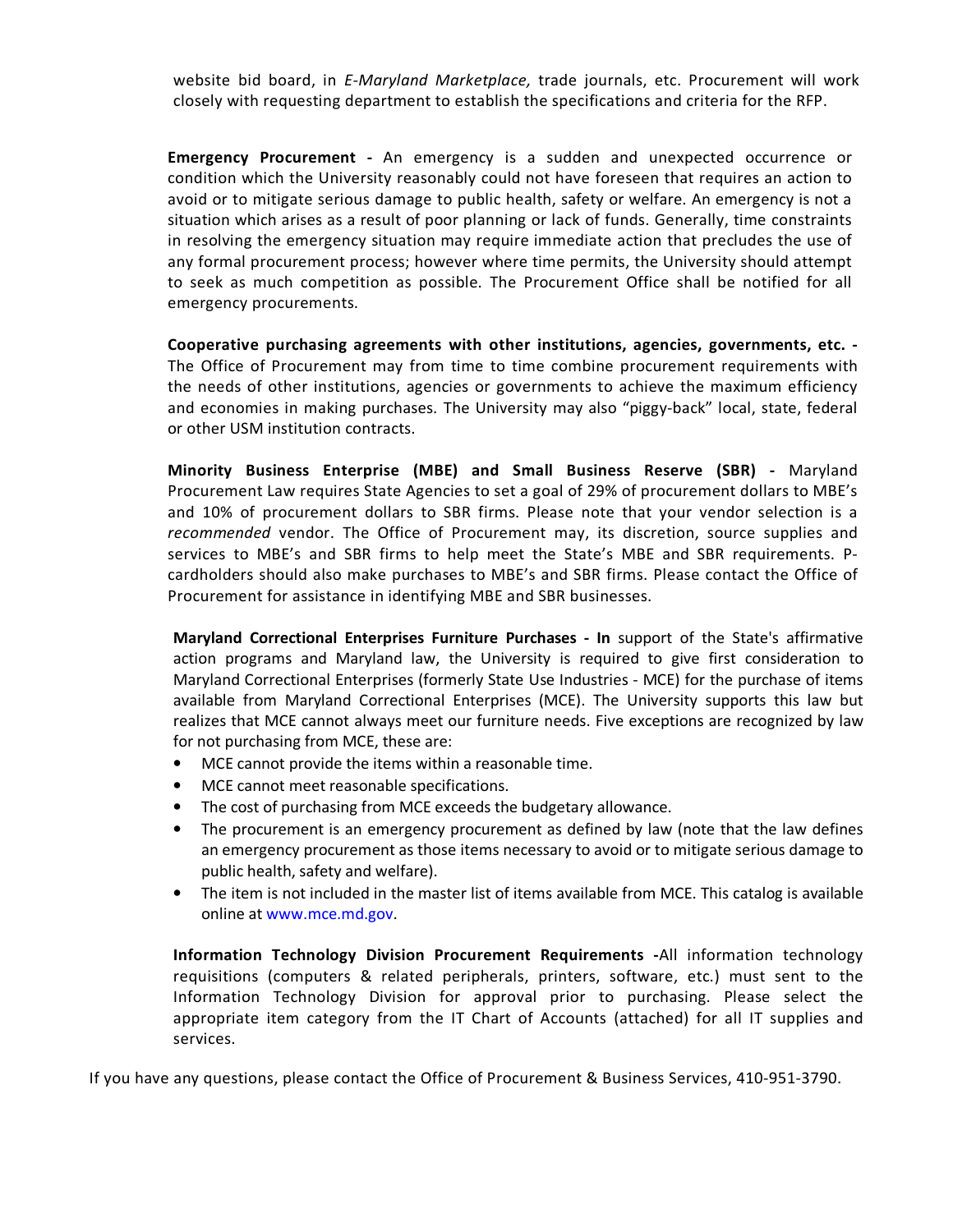## IT CHART OF PEOPLESOFT ITEM CATEGORIES

| Account# | <b>Description Category</b>           |
|----------|---------------------------------------|
|          |                                       |
| 030201   | Telephone                             |
| 030301   | Telecommunications                    |
| 030401   | <b>Misc Communications Charges</b>    |
| 030601   | Cellular Telephone Serv/ Equip        |
|          |                                       |
| 080802   | Copier Lease                          |
| 086101   | <b>Systems Software (Acquisition)</b> |
| 086201   | Oit - Software Maintenance            |
| 086202   | Oit - Software License                |
| 086501   | Outside Serv Sys Anl Design           |
| 086601   | <b>Outside Services Programming</b>   |
| 086701   | <b>Outside Services Data Entry</b>    |
| 086801   | Outside Service Data Proctrain        |
| 086901   | Outside Service Computer Usage        |
| 087001   | <b>Outside Service Tape Maint</b>     |
| 087101   | Oit - Hardware Maintenance            |
| 087201   | Oit - Consulting Servi Ce             |
| 087901   | In State Services Programming         |
| 088001   | In State Services Data Entry          |
| 088101   | In State Services D/P Training        |
| 088201   | In State Servcomp Usage Adc           |
| 088701   | Data Processing Air Condition         |
| 088801   | Data Processing Auxiliar Power        |
| 089001   | Data Processing Microfilm             |
| 089201   | Data Proc- Academic/Research          |
| 089301   | Data Processing-Administrative        |
| 089801   | Data Proc Other Cont Serv-Dp          |
| 090301   | Audio Visual                          |
| 092401   | Data Processing Magnetic Tape         |
| 092601   | Oit - Printer Supplies                |
| 092602   | Oit - Pc&Workstations                 |
| 092603   | Oit - Servers                         |
| 092604   | Oit - Printers                        |
| 092605   | Oit - Scanners                        |
| 092606   | Oit - Network Peripherals             |
| 092607   | Oit - Peripherals                     |
| 092608   | Oit - Storage Device                  |
| 092609   | Oit - Laptops                         |
| 092610   | Oit - Digital Video                   |
| 093001   | Oit - Softwre Pc Ap                   |
| 093002   | Oit - Software Pc Sys                 |
| 093003   | Oit - Software Mainframe              |
| 093004   | Oit - Software Network                |
| 093005   | Oit - Software Peoplesoft             |
| 093201   | Microcomputer Oper Sys Softwar        |
| 093301   | Software Upgrades                     |
| 099001   | Data Processing Academic/Resea        |
| 099101   | Data Processing                       |